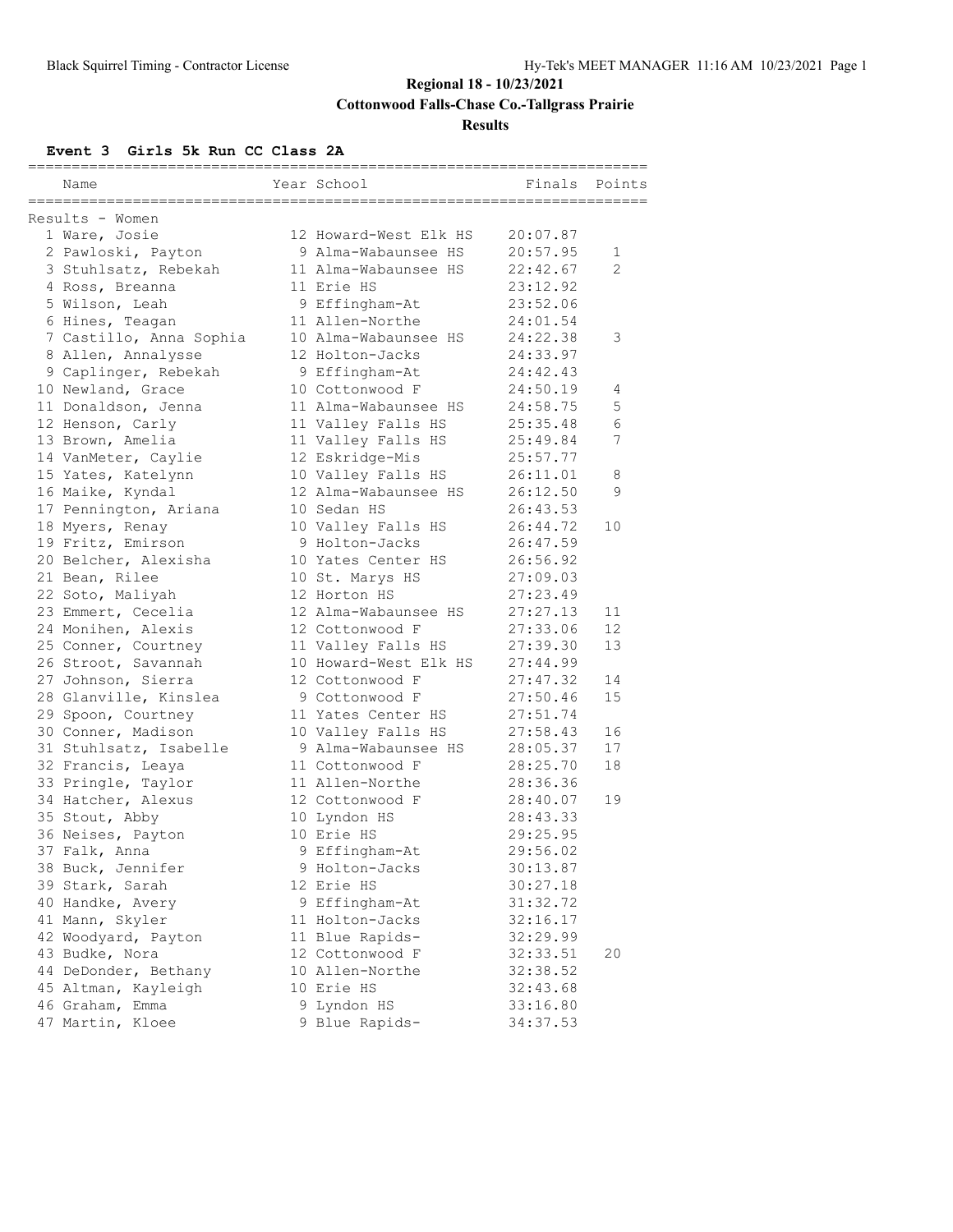**Cottonwood Falls-Chase Co.-Tallgrass Prairie**

### **Results**

**....Event 3 Girls 5k Run CC Class 2A**

| Team Scores                 |       |  |  |                     |                     |       |         |      |      |      |
|-----------------------------|-------|--|--|---------------------|---------------------|-------|---------|------|------|------|
| Rank Team                   | Total |  |  | $1 \quad 2 \quad 3$ | $\overline{4}$      | $5 -$ | $*6$    | $*7$ | $*8$ | $*9$ |
| Results - Women             |       |  |  |                     |                     |       |         |      |      |      |
| 1 Alma-Wabaunsee HS         | 20    |  |  |                     | 1 2 3 5             |       | 9 11 17 |      |      |      |
| Total Time: 1:59:14.25      |       |  |  |                     |                     |       |         |      |      |      |
| 23:50.85<br>Average:        |       |  |  |                     |                     |       |         |      |      |      |
| 2 Valley Falls HS           | 44    |  |  | 6 7 8 10            |                     | 13 16 |         |      |      |      |
| Total Time: 2:12:00.35      |       |  |  |                     |                     |       |         |      |      |      |
| Average: 26:24.07           |       |  |  |                     |                     |       |         |      |      |      |
| 3 Cottonwood Falls-Chase Co | 63    |  |  |                     | 4 12 14 15 18 19 20 |       |         |      |      |      |
| Total Time: 2:16:26.73      |       |  |  |                     |                     |       |         |      |      |      |
| 27:17.35<br>Average:        |       |  |  |                     |                     |       |         |      |      |      |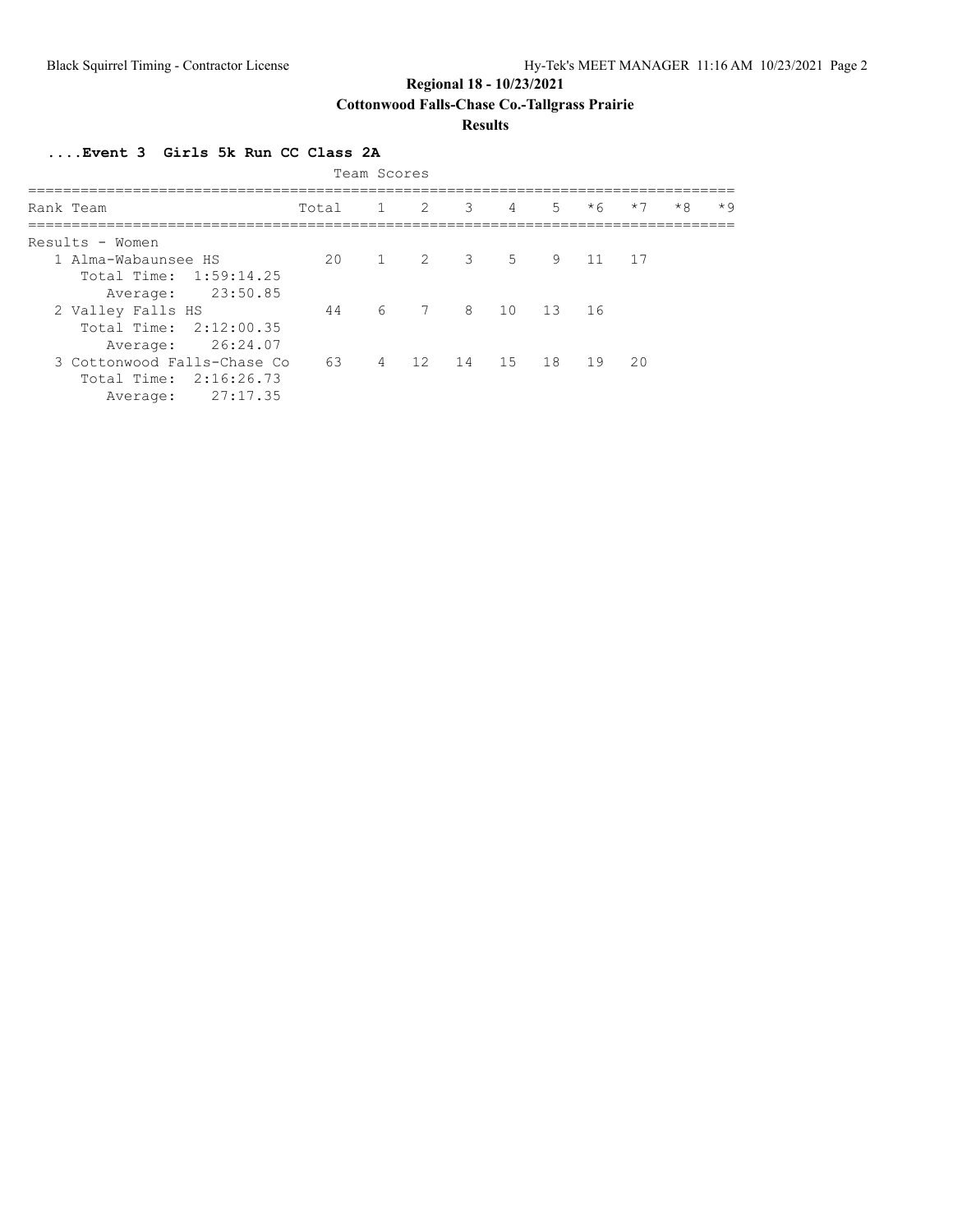# **Regional 18 - 10/23/2021 Cottonwood Falls-Chase Co.-Tallgrass Prairie Results**

# **Event 4 Boys 5k Run CC Class 2A**

| ===================== |                                   |  |                       |          |             |  |  |  |  |
|-----------------------|-----------------------------------|--|-----------------------|----------|-------------|--|--|--|--|
|                       | Name                              |  | Year School           | Finals   | Points      |  |  |  |  |
|                       |                                   |  |                       |          |             |  |  |  |  |
|                       | Results - Men<br>1 Little, Daniel |  | 12 Holton-Jacks       | 17:19.30 | 1           |  |  |  |  |
|                       | 2 Rubio, Alfonso                  |  | 11 Eskridge-Mis       | 17:32.09 | 2           |  |  |  |  |
|                       | 3 Hamlin, Joshua-Cooper           |  | 10 Allen-Northe       | 18:06.71 | $\mathsf 3$ |  |  |  |  |
|                       | 4 Marcotte, Brayden               |  | 11 Lyndon HS          | 18:38.89 | 4           |  |  |  |  |
|                       | 5 Link, Nathaniel                 |  | 10 Holton-Jacks       | 18:48.14 | 5           |  |  |  |  |
|                       | 6 Forbes, Haeden                  |  | 11 Effingham-At       | 18:55.31 | 6           |  |  |  |  |
|                       | 7 Perry, Lucas                    |  | 11 Holton-Jacks       | 19:01.01 | 7           |  |  |  |  |
|                       | 8 Schroer, Cooper                 |  | 11 Cottonwood F       | 19:03.22 |             |  |  |  |  |
|                       | 9 Campbell, Jerrod                |  | 12 Allen-Northe       | 19:17.23 | 8           |  |  |  |  |
|                       | 10 Epperson, Bryan                |  | 10 Howard-West Elk HS | 19:32.93 |             |  |  |  |  |
|                       | 11 Seth, Zander                   |  | 11 Lyndon HS          | 19:35.68 | 9           |  |  |  |  |
|                       | 12 Manning, Preston               |  | 11 Lyndon HS          | 20:06.13 | 10          |  |  |  |  |
|                       | 13 Shaw, Zander                   |  | 11 Sedan HS           | 20:18.76 |             |  |  |  |  |
|                       | 14 Branam, Dawson                 |  | 11 Valley Falls HS    | 20:23.96 | 11          |  |  |  |  |
|                       | 15 DeLong, Layne                  |  | 11 St. Marys HS       | 20:29.91 | 12          |  |  |  |  |
|                       | 16 Ottman, Trevor                 |  | 12 Horton HS          | 20:38.39 | 13          |  |  |  |  |
|                       | 17 Coleman, Thayer                |  | 11 Valley Falls HS    | 20:43.87 | 14          |  |  |  |  |
|                       | 18 Schroer, Carson                |  | 9 Cottonwood F        | 20:48.29 |             |  |  |  |  |
|                       | 19 Nemechek, Hudson               |  | 9 Blue Rapids-        | 20:59.01 |             |  |  |  |  |
|                       | 20 Rush, Benjamin                 |  | 11 Effingham-At       | 21:02.58 | 15          |  |  |  |  |
|                       | 21 Kennedy, Drayton               |  | 12 Erie HS            | 21:07.00 | 16          |  |  |  |  |
|                       | 22 Spade, Rees                    |  | 9 Allen-Northe        | 21:08.40 | 17          |  |  |  |  |
|                       | 23 Tiffany, Grady                 |  | 11 Allen-Northe       | 21:10.95 | 18          |  |  |  |  |
|                       | 24 Simmers, Conner                |  | 11 Effingham-At       | 21:11.56 | 19          |  |  |  |  |
|                       | 25 Thomas, Cole                   |  | 10 Eskridge-Mis       | 21:17.47 | 20          |  |  |  |  |
|                       | 26 Martens, Logan                 |  | 12 Valley Falls HS    | 21:23.85 | 21          |  |  |  |  |
|                       | 27 Miller, Caleb                  |  | 12 Effingham-At       | 21:29.49 | 22          |  |  |  |  |
|                       | 28 Li, Donghang (Jack)            |  | 11 Allen-Northe       | 21:29.77 | 23          |  |  |  |  |
|                       | 29 Coleman, Grayson               |  | 9 Valley Falls HS     | 21:39.93 | 24          |  |  |  |  |
|                       | 30 Sage, Cameron                  |  | 11 Eskridge-Mis       | 21:42.87 | 25          |  |  |  |  |
|                       | 31 Parry, Rhett                   |  | 9 Alma-Wabaunsee HS   | 21:48.65 | 26          |  |  |  |  |
|                       | 32 Vanstory, Matthew              |  | 10 Alma-Wabaunsee HS  | 21:50.00 | 27          |  |  |  |  |
|                       | 33 Sears, Lyndon                  |  | 10 Sedan HS           | 21:54.31 |             |  |  |  |  |
|                       | 34 Wischropp, Cooper              |  | 10 Horton HS          | 22:02.55 | 28          |  |  |  |  |
|                       | 35 Ottman, Trenton                |  | 11 Horton HS          | 22:02.84 | 29          |  |  |  |  |
|                       | 36 Karns, Korbin                  |  | 9 Holton-Jacks        | 22:11.16 | 30          |  |  |  |  |
|                       | 37 Tenbrink, Hunter               |  | 9 Eskridge-Mis        | 22:12.56 | 31          |  |  |  |  |
|                       | 38 Miller, Brennen                |  | 12 Valley Falls HS    | 22:29.33 | 32          |  |  |  |  |
|                       | 39 Daugherty, Gunner              |  | 10 Howard-West Elk HS | 22:30.53 |             |  |  |  |  |
|                       | 40 Proffitt, Kryndon              |  | 10 Holton-Jacks       | 22:43.08 | 33          |  |  |  |  |
|                       | 41 Moser, Shawn                   |  | 10 Alma-Wabaunsee HS  | 22:45.91 | 34          |  |  |  |  |
|                       | 42 Poulter, James                 |  | 10 Alma-Wabaunsee HS  | 22:47.65 | 35          |  |  |  |  |
|                       | 43 Grutsch, Andrew                |  | 11 Alma-Wabaunsee HS  | 22:53.00 | 36          |  |  |  |  |
|                       | 44 Kitselman, Taye                |  | 11 Lyndon HS          | 22:53.20 | 37          |  |  |  |  |
|                       | 45 White, Anthony                 |  | 12 Eskridge-Mis       | 22:53.53 | 38          |  |  |  |  |
|                       | 46 Carter, Oakley                 |  | 9 Sedan HS            | 23:05.08 |             |  |  |  |  |
|                       | 47 Herrington, Shane              |  | 11 St. Marys HS       | 23:16.63 | 39          |  |  |  |  |
|                       | 48 Glotzbach, Christian           |  | 12 Alma-Wabaunsee HS  | 23:19.99 | 40          |  |  |  |  |
|                       | 49 Wiseman, Remington             |  | 12 Howard-West Elk HS | 23:21.69 |             |  |  |  |  |
|                       | 50 Schlimme, Logan                |  | 9 Allen-Northe        | 23:24.65 | 41          |  |  |  |  |
|                       | 51 Bassett, Will                  |  | 11 Eskridge-Mis       | 23:31.41 | 42          |  |  |  |  |
|                       | 52 Seth, Carter                   |  | 12 Lyndon HS          | 23:34.06 | 43          |  |  |  |  |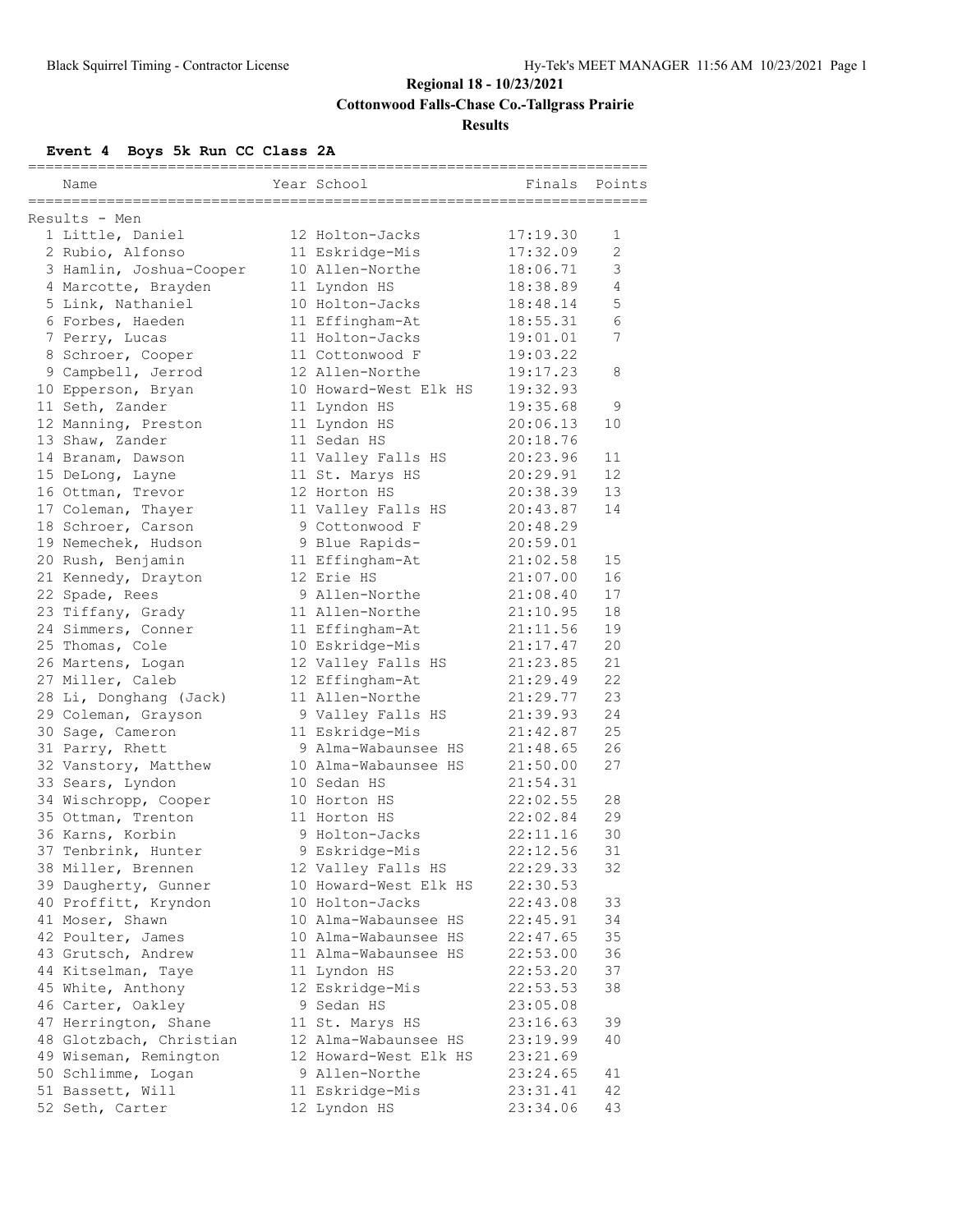## **Cottonwood Falls-Chase Co.-Tallgrass Prairie**

**Results**

## **....Event 4 Boys 5k Run CC Class 2A**

| 53 Anzoz, Lander 10 Allen-Northe 23:35.16 44                                             |  |                                                                                                                                                                                                                                |            |
|------------------------------------------------------------------------------------------|--|--------------------------------------------------------------------------------------------------------------------------------------------------------------------------------------------------------------------------------|------------|
| 54 McGinnis, Jesse 11 Horton HS 23:40.95 45                                              |  |                                                                                                                                                                                                                                |            |
| 55 DeLong, Aydin 12 St. Marys HS 23:52.28 46                                             |  |                                                                                                                                                                                                                                |            |
| 56 Duff, Reid                   9 Erie HS               24:13.68     47                  |  |                                                                                                                                                                                                                                |            |
| 57 Hefty, Josiah 10 Valley Falls HS 24:26.37 48                                          |  |                                                                                                                                                                                                                                |            |
| 58 Daley, Jacob 12 Alma-Wabaunsee HS 24:38.03 49                                         |  |                                                                                                                                                                                                                                |            |
| 59 Becker, Gannon 10 Horton HS 24:39.31 50                                               |  |                                                                                                                                                                                                                                |            |
|                                                                                          |  |                                                                                                                                                                                                                                |            |
| 61 Sieve, Aiden 12 Valley Falls HS 25:29.33 52                                           |  |                                                                                                                                                                                                                                |            |
| 62 Lockwood, Trent 9 Horton HS 25:39.96 53                                               |  |                                                                                                                                                                                                                                |            |
| 63 Keenan, Benedict 9 St. Marys HS 26:00.65 54                                           |  |                                                                                                                                                                                                                                |            |
| 64 Smith, Gunner 10 Horton HS 26:02.79 55                                                |  |                                                                                                                                                                                                                                |            |
| 65 Smith, Devyn 9 Effingham-At 26:23.02 56                                               |  |                                                                                                                                                                                                                                |            |
| 66 Palenske, Taylor 11 Cottonwood F 26:58.96                                             |  |                                                                                                                                                                                                                                |            |
| 67 Reed, Michael 12 Erie HS 27:35.20 57                                                  |  |                                                                                                                                                                                                                                |            |
| 68 Gouge, Landon 9 Holton-Jacks 27:46.16 58                                              |  |                                                                                                                                                                                                                                |            |
| 69 Willard, Cade and 12 Eskridge-Mis 28:47.81 59                                         |  |                                                                                                                                                                                                                                |            |
| 70 Wiles, Aiden 3 Erie HS 29:01.83 60                                                    |  |                                                                                                                                                                                                                                |            |
| 71 Sinclair, Evan<br>72 Eckert, Jared<br>9 Effingham-At<br>9 Effingham-At<br>30:05.22 62 |  |                                                                                                                                                                                                                                |            |
|                                                                                          |  |                                                                                                                                                                                                                                |            |
| 73 Toenjes, Alexander 11 St. Marys HS 30:12.55 63                                        |  |                                                                                                                                                                                                                                |            |
| 74 Kirkpatrick, Dylan 9 Erie HS 31:33.02 64                                              |  |                                                                                                                                                                                                                                |            |
|                                                                                          |  | DQ and the state of the state of the state of the state of the state of the state of the state of the state of the state of the state of the state of the state of the state of the state of the state of the state of the sta | Rule 3-4-8 |
| -- Biswell, Connor 12 St. Marys HS<br>-- Wilson, Tug 11 St. Marys HS                     |  | DQ                                                                                                                                                                                                                             | Rule 3-4-8 |
|                                                                                          |  |                                                                                                                                                                                                                                |            |

#### Team Scores

| Rank Team                                                | Total 1 2 3 |                |             |                 | $4 \quad$ | $5 -$ | $*6$ | $*7$ | $*8$ | $*9$ |
|----------------------------------------------------------|-------------|----------------|-------------|-----------------|-----------|-------|------|------|------|------|
| Results - Men                                            |             |                |             |                 |           |       |      |      |      |      |
| 1 Allen-Northern Heights HS<br>Total Time:<br>1:41:13.06 | 69          | 3              | 8           | 17              | 18        | 23    | 41   | 44   |      |      |
| 20:14.62<br>Average:                                     |             |                |             |                 |           |       |      |      |      |      |
| 2 Holton-Jackson Heights HS                              | 76          | $\mathbf{1}$   | $5^{\circ}$ | 7               | 30        | 33    | 58   |      |      |      |
| Total Time: 1:40:02.69                                   |             |                |             |                 |           |       |      |      |      |      |
| 20:00.54<br>Average:                                     |             |                |             |                 |           |       |      |      |      |      |
| 3 Valley Falls HS                                        | 102         | 11             | 14          | 21              | 24        | 32    | 48   | 52   |      |      |
| Total Time: 1:46:40.94                                   |             |                |             |                 |           |       |      |      |      |      |
| 21:20.19<br>Average:                                     |             |                |             |                 |           |       |      |      |      |      |
| 4 Lyndon HS                                              | 103         | $\overline{4}$ | 9           | 10 <sup>°</sup> | 37        | 43    |      |      |      |      |
| Total Time: 1:44:47.96                                   |             |                |             |                 |           |       |      |      |      |      |
| 20:57.60<br>Average:                                     |             |                |             |                 |           |       |      |      |      |      |
| 5 Eskridge-Mission Valley H                              | 116         | 2              | 20          | 25              | 31        | 38    | 42   | 59   |      |      |
| Total Time: 1:45:38.53                                   |             |                |             |                 |           |       |      |      |      |      |
| 21:07.71<br>Average:                                     |             |                |             |                 |           |       |      |      |      |      |
| 6 Effingham-Atchison Co Com                              | 118         | 6              | 15          | 19              | 22        | 56    | 61   | 62   |      |      |
| Total Time: 1:49:01.96                                   |             |                |             |                 |           |       |      |      |      |      |
| 21:48.40<br>Average:                                     |             |                |             |                 |           |       |      |      |      |      |